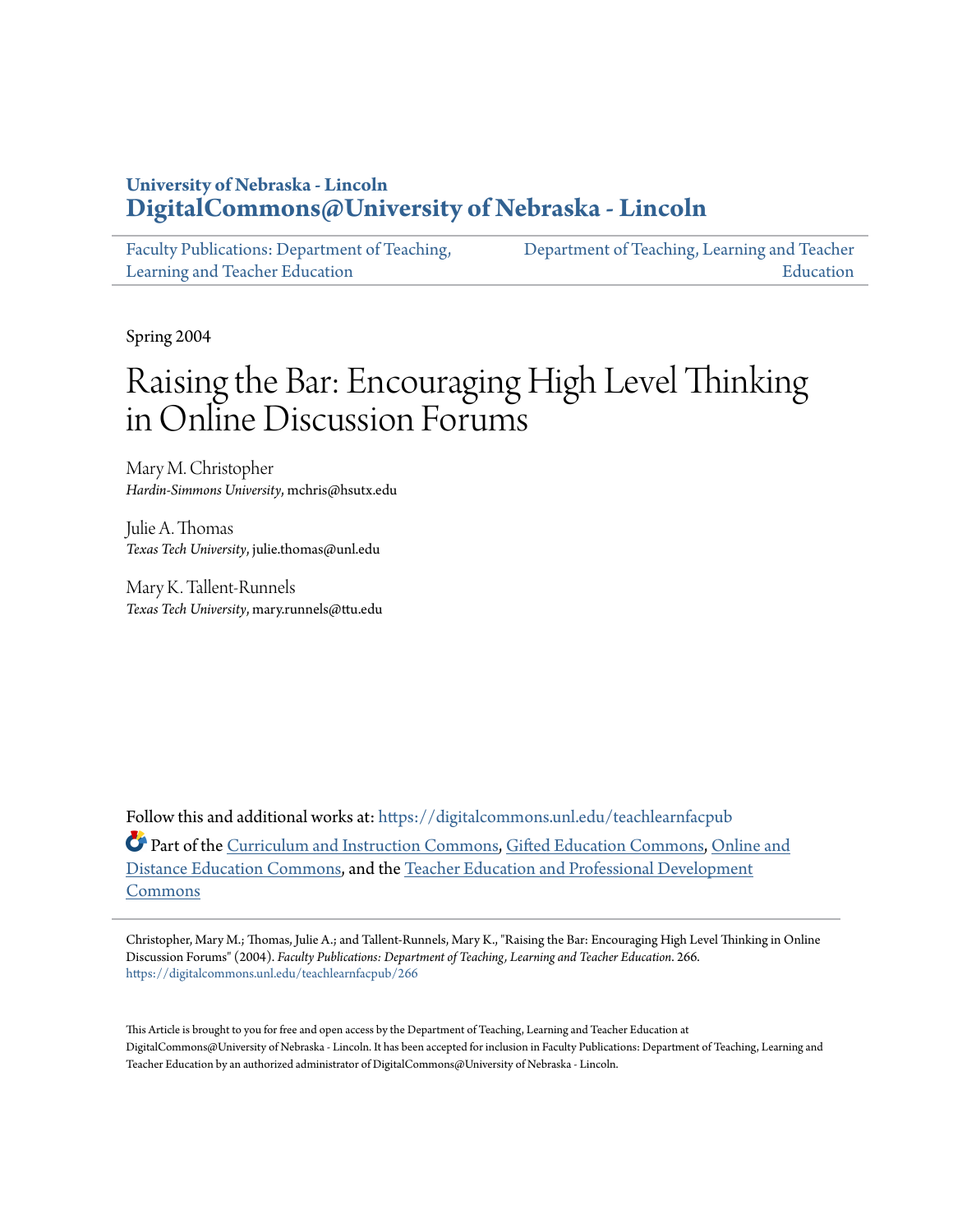

Published in *Roeper Review* 26:3 (Spring 2004), pp. 166–171; doi: 10.1080/02783190409554262. Copyright © 2004 Routledge/Taylor & Francis. Used by permission. Submitted June 13, 2003; revised July 23, 2003; published online January 20, 2010.

# **Raising the Bar: Encouraging High Level Thinking in Online Discussion Forums**

Mary M. Christopher, <sup>1</sup> Julie A. Thomas, <sup>2</sup> and Mary K. Tallent-Runnels2

- 1. Hardin-Simmons University
- 2. Texas Tech University

#### **Abstract**

More universities are offering online instruction for students though we know little about effective online learning. Some have found online instruction increases student participation while others have reported that students prefer the traditional face-to-face format This study of gifted education graduate students follows the expectation that online students ought to have time to be more thoughtful with online course interactions as compared to the time-constrained interactions in a faceto-face course. Researchers evaluated students' thinking levels (as per Bloom's Taxonomy) in the online discussion forums required by a graduate course in gifted education. Results indicate there was no relationship between the level of the prompt and the level of the responses. Higher level prompts did not necessarily generate higher level responses. The research-developed Rubric for Evaluation of Online Discussions can be used both as an instructional guide and as an evaluation rubric to assess the level of online discussions.

Currently, university faculty members are being encouraged to develop online courses. Some 1.6 million students were enrolled in 54,470 different distance education courses in 1997–98 (Web-Based Education Commission, 2000). Distance education programs, including online courses, increased by 72% between 1994 and 1998, with more institutions planning to add distance education courses in the coming years. The use of Internet resources as part of the syllabi in college classes increased from 15% to 40% between 1996 and 1999 (Moe & Blodgett, 2000).

Although teachers and students have used various types of technology through the years, the introduction of each new technology requires an adjustment in the teaching and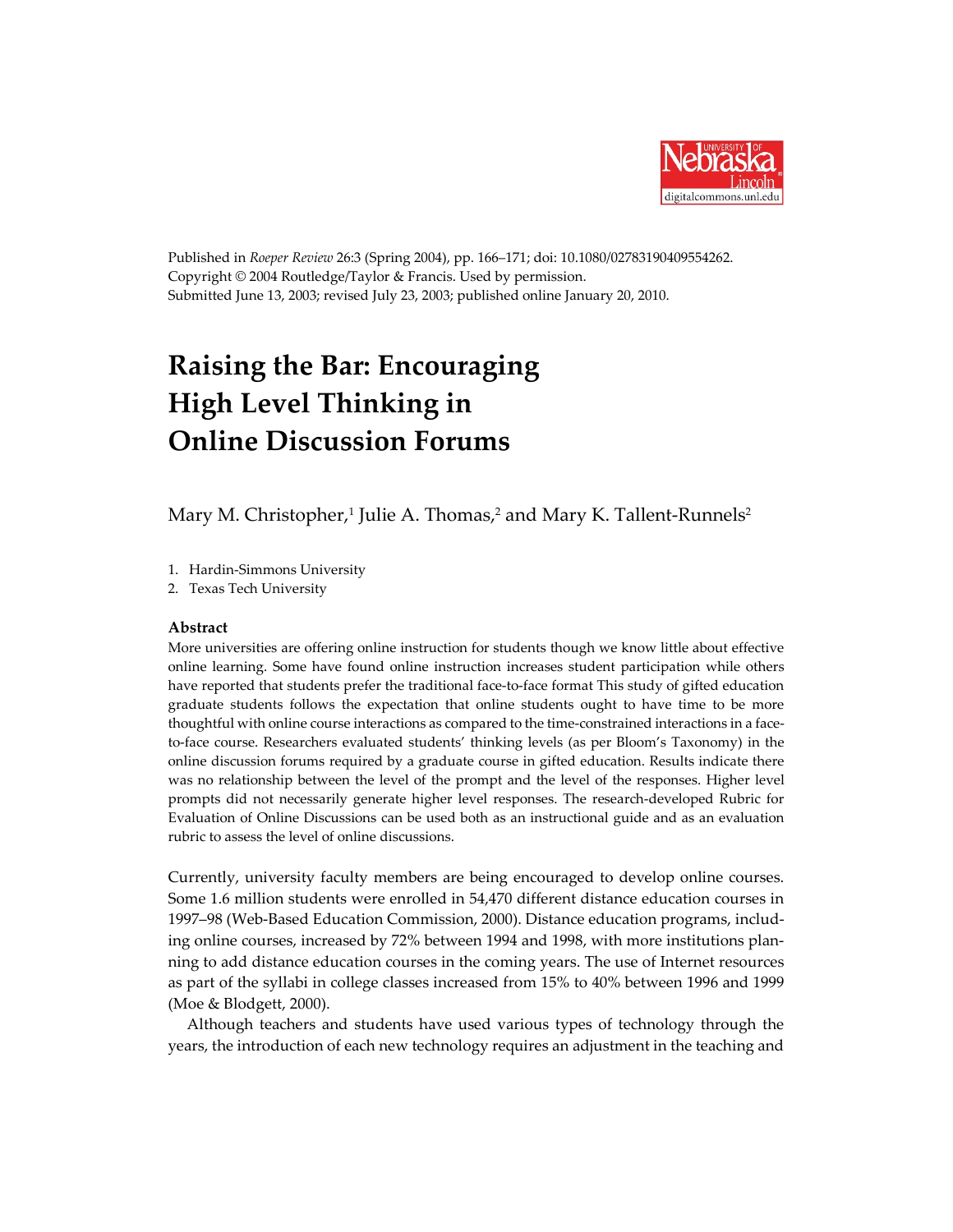learning environment (Handy, 2000). Classrooms have added computers that students and teachers use for word processing, calculations, record keeping, and presentation preparation. Students research and share information and build relationships online. Some universities offer online courses or entire online degrees. With this increased use of the Internet and online courses, teachers and professors must develop effective online educational experiences.

Online teaching and learning presents new challenges for faculty, students, and administrators in colleges and universities (Levin, 1997). They must be assured that the use of technology will enhance the teaching and learning experience. Certainly, faculty members require additional support and time to develop new online learning experiences and to determine that significant learning takes place. Students, as well, need time to develop the necessary computer skills and content knowledge to produce quality work. Nevertheless, teaching and learning in online courses should, theoretically, compare equivocally with campus-based courses.

#### **Literature Review**

#### *Online Learning*

This research study connects with other studies in online learning and Bloom's Taxonomy. Distance education packed as correspondence courses has existed since the 1800s (Romeo, 2001), but recently the direction of distance education has turned to the asynchronous learning environment of the Internet where students can choose their own time and place for learning. Asynchronous learning can substitute for campus-based courses or serve as an additional component to the traditional classroom meetings.

Several studies demonstrate the advantages of online learning environments. Romeo (2001) discovered graduate students valued the convenience of distance learning and the opportunity to develop more in-depth relationships than possible in a weekly class. Hammond (2000) found learners liked online discussions that included exchange of personal information, sustained reflection on course offerings and other learners' writings, and learning from a combination of practical experiences and theoretical insights that occurred as a result of participation. Other advantages included increased access to the professor, an overall increase in student participation, and an improved ability to apply the course material to new contexts and to make connections between diverse ideas and information (Smith, Smith, & Boone, 2000).

Disadvantages of online distance learning emerged through other studies. A study by Anderson and Kanuka (1997) reported some participants found the limited social interaction and negotiated meaning of the online learning environment less satisfying than the face-to-face format. Two studies found a lack of flow in dialogue limited the strength of the discussion provided (Dozier, 2001; Romeo, 2001). Dozier noted online discussion lacked the simple interactions (facial expressions and gestures) that occur in face-to-face contact and lacked self-reflection. Romeo established that students experienced an overwhelming amount of difficult-to-manage e-mail responses. Some students in Romeo's study were intimidated by having to put their thoughts in writing.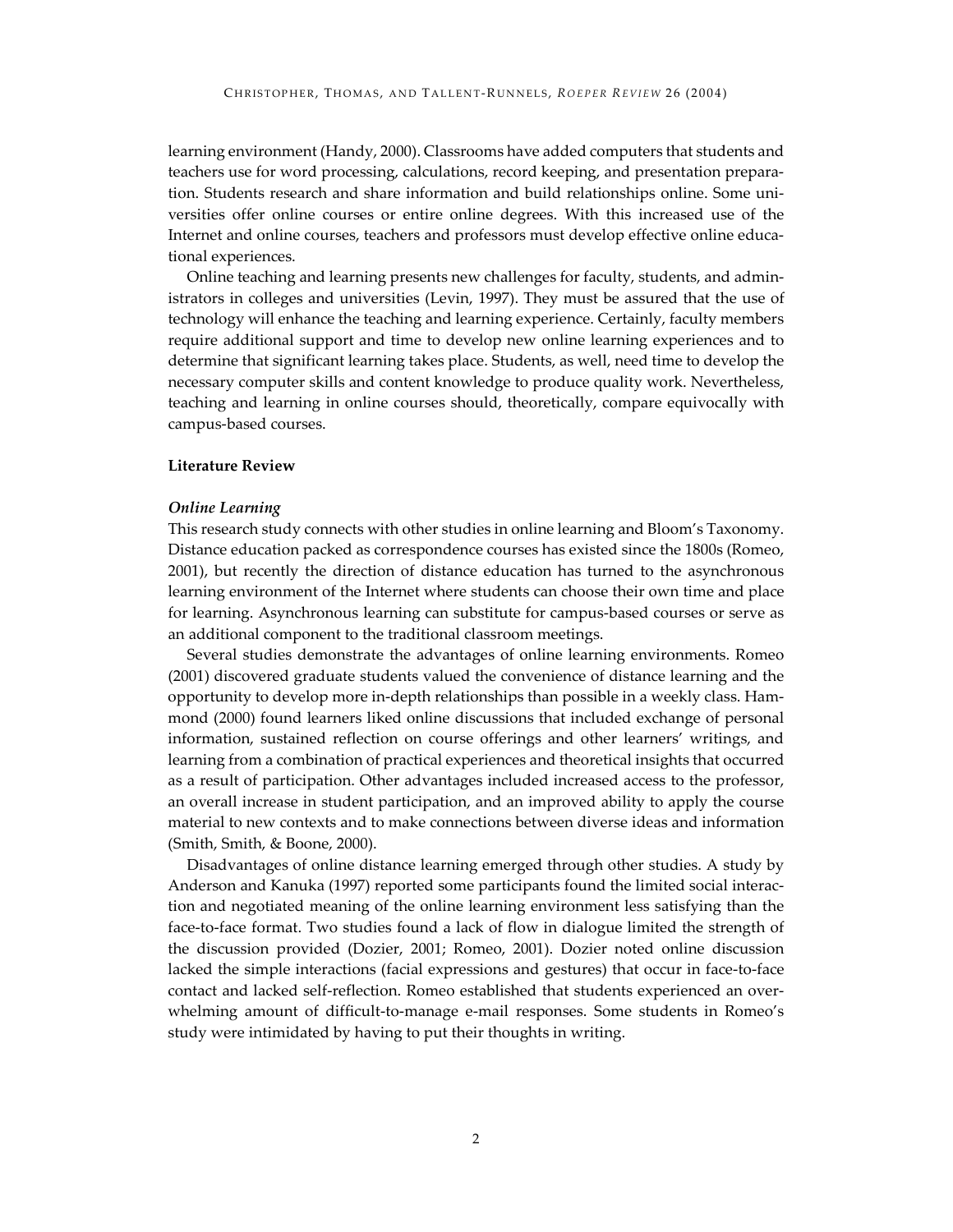With online courses becoming more common in the university setting, concerns have emerged regarding the validity of this learning environment. One issue that must be addressed in relation to online discussion forums regards the actual learning that occurs in this environment. As Kanuka and Anderson (1998) suggest, the "structures, motivations, and applications of online interaction" (p. 1) facilitate increased understanding of this communication medium.

Althaus (1997) conducted a study to examine whether supplementing a face-to-face discussion with computer-mediated discussions would enhance academic performance. Through student evaluations and grades in a correlational study with undergraduates, Althaus learned that because online discussions do not occur in real time, they avoid some of the undesirable characteristics of face-to-face discussions in the classroom. Students can log on and join the discussion when it is convenient, and have more time to read messages, reflect on them, and compose thoughtful responses. Althaus also found that students who were actively involved in the computer-mediated discussions earned higher grades than other students. Mikulecky (1998) compared class discussions in web-based and campusbased versions of a graduate course on adolescent literature with 40 graduate students. In the discussions, Mikulecky found: a) rich descriptions of situations; b) thoughtful responses to fellow students, including suggestions for further professional development; c) comments to link or spur and synthesize new thoughts; d) sharing of experiences and support to others; and e) occasional debate.

Some studies suggest interactive, online technology enhances the learning process. Durham (1990) found online discussions allowed an exchange of ideas and an increased sensitivity to other students' comments. Students had more time to process information and format their responses or postings through an online discussion than they would usually have in a face-to-face setting (Gorski, Heidlebach, Howe, Jackson, & Tell, 2000; Zvacek, 1999). This environment allows educators to "interact, collaborate, exchange ideas, and engage in dialogue" (Gorski et al., p. 38). As the theoretical and practical aspects of education were discussed, students were challenged to think about the resulting issues in deeper, more complex ways. Students had significantly more participation in the online discussion than in the traditional classroom in a study by Smith, Smith, and Boone (2000).

Other researchers found the "online discussion forum did not always provide increased learning. Students construct knowledge through social interchange that the online discussion forum should furnish, but the online postings in one study had only limited social interchange (Gunawardena, Lowe, & Anderson, 1997). Romeo (2001) found that respondents often merely shared stories and reflections but did not reach the higher levels of thinking.

Online discussions can serve as a support to the classroom experience when they allow students to discuss course topics, develop understanding through debate, and share different perspectives and interpretations (Light, 2000). Therefore, university faculty must study the use of such technologies in order to determine their validity and usefulness for the learning community.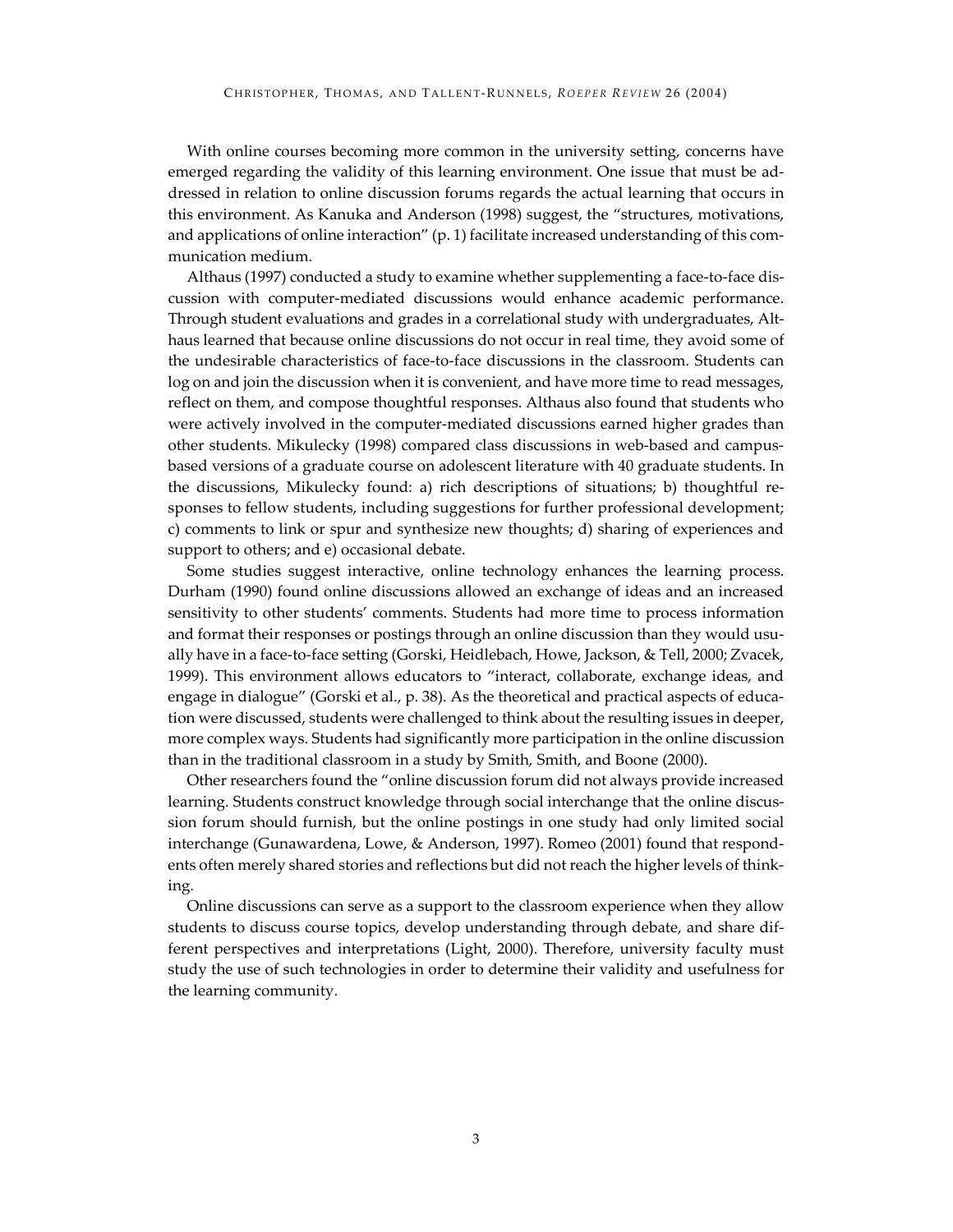#### *Levels of Thinking*

Benjamin Bloom's (1994) work in the area of cognitive development encourages the use of complex thinking in educational experiences. Bloom's Taxonomy of Learning lists six hierarchical levels of thinking: knowledge, comprehension, application, analysis, synthesis, and evaluation. These levels build upon each other as the learner gains knowledge and expertise, therefore leading the student to complex understandings and knowledge. Anderson and Krathwohl's (2001) revision of this work simplifies this taxonomy, making it easier to interpret. In their revision the Knowledge Dimension includes four major types of knowledge: factual, conceptual, procedural, and metacognitive knowledge. The Cognitive Process Dimension includes the following categories in a hierarchal fashion with the first being the lowest level: remember, understand, apply, analyze, evaluate, and create. These dimensions were utilized in this study to create the rubric for evaluating online discussions.

#### **Purpose of the Study**

Interest in this study emerged from our use of an online discussion forum as an adjunct to class instruction and our desire to facilitate graduate students' use of complex thinking. University faculty in a variety of disciplines sometimes find that graduate students have limited experiences and opportunities to analyze, evaluate, and synthesize information from research and literature (Anisfeld, 1987; Chamberlain & Burrough, 1985; Froese, Gantz, & Henry, 1998; Makosky, 1985). Because Althaus (1997) found that higher grades resulted with increased discussion, this discussion is critical to the course. In addition, Romeo's (2001) finding suggests that discussion in online classes showed mainly lower level thinking. A method to enhance this thinking in online classes is warranted.

This study attempts to analyze the level of thinking used in a graduate online discussion forum according to Bloom's Taxonomy. In order to evaluate the effectiveness of online discussion forums used as an addition to the classroom environment, this study seeks to answer the following questions:

- 1. What levels of thinking are exhibited in a graduate course-required, online discussion?
- 2. What is the relationship between the thinking level of the prompt and the thinking level of the related responses?
- 3. How do thinking levels in discussion prompts and responses change over the course of the semester?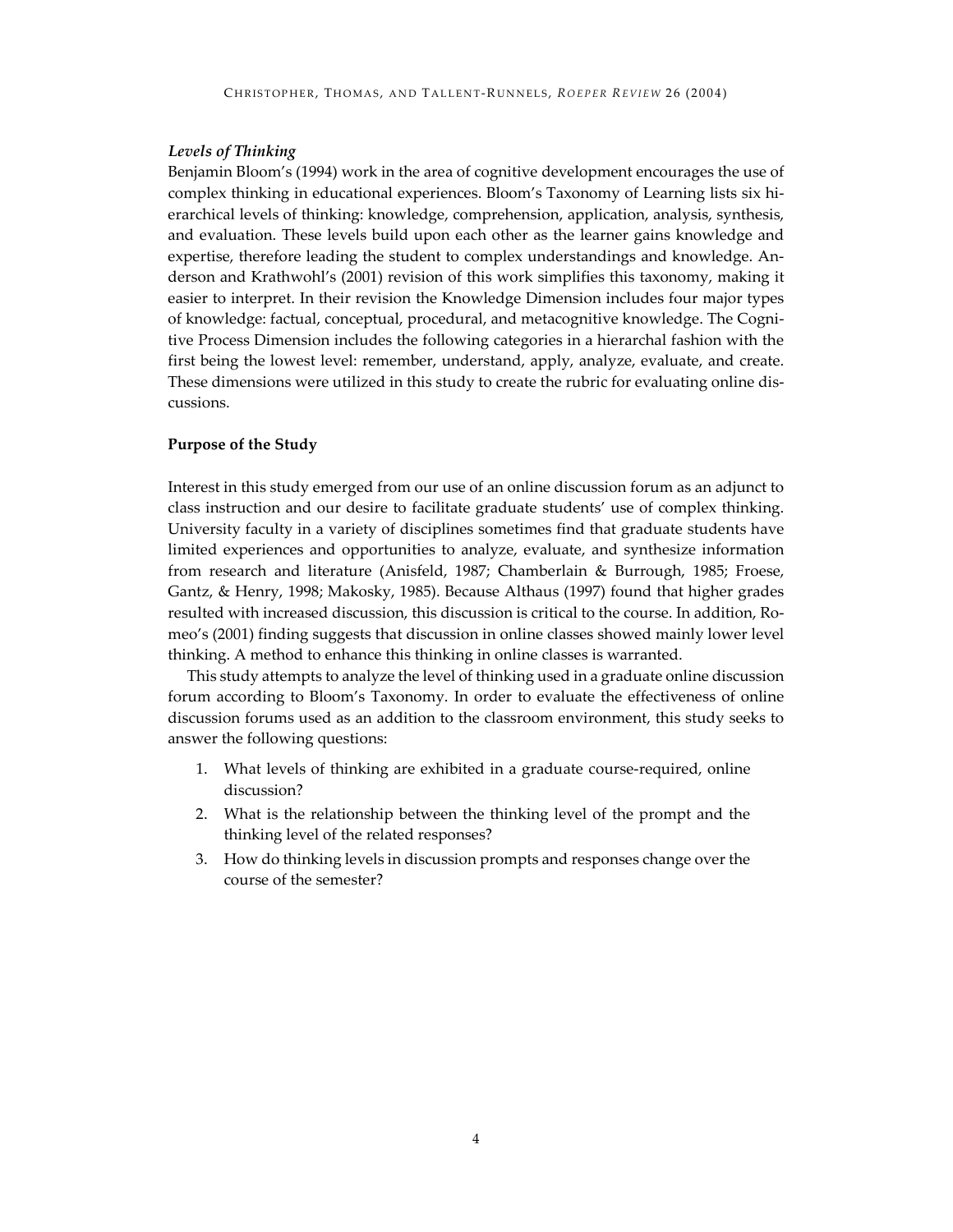#### **Methods**

#### *Participants*

This study involved 10 graduate students (3 middle school teachers and 7 elementary school teachers) working toward master's degrees in Gifted Education at an off-campus educational site of a small, private university in west Texas. The university enrollment includes approximately 2,500 undergraduate and graduate students. The off-campus site offers graduate programs for practicing area teachers who want to develop knowledge and skills for working with gifted students. Eight of 10 students enrolled in this course had taken other gifted education courses, and four had recently been assigned to teach in a pull-out gifted program. Two of the 10 students were seeking an endorsement in gifted education and eight were seeking a master's in education focused on gifted education. Students' (1 male and 9 females) classroom teaching experience ranged from 1 to 10+ years, with a mean of 7 years of experience.

#### *Course Description and Procedures*

This graduate course, focusing on the social and emotional needs of gifted learners, is one of a series of five courses required for adding a gifted education endorsement to the Texas teacher certificate. Students gathered for three face-to-face weekend class meetings (8 hours each). One course assignment required students to participate in a weekly online forum to discuss issues and insights related to assigned readings and study. Each class member posted one prompt for discussion during the semester. Classmates responded according to the course guidelines (see Appendix). The professor/researcher did not participate in the threaded discussion, allowing the discussion to focus on the thinking of the participants without the influence of the professor's comments.

Blackboard.com, a web-based online course management system, allowed the instructor to set up and manage threaded discussions as structured online conversations in which people post comments or questions and respond to others' comments in an asynchronous environment (as discussed by Ko & Rossen, 2001). The postings and replies, saved in a hierarchical order, allowed students to follow the flow of the discussion. With Blackboard.com, each response is dated and labeled according to the student's name.

The threaded-discussion forum provided some advantages to the learning and research environment. Because the threaded discussion forum was located on Blackboard.com, a secure site, only the students and instructor for the course had access to the discussion board through the use of a user name and password. The students accessed the site through the Internet; therefore they could visit the site from home or school. Because the forum used an asynchronous format, the students could also respond at a time most convenient forthem. This format also gave students extra time to read and process the material in the text and to consider the prompt carefully before responding. Additionally, the Blackboard.com management system provided an automatic creation of text-based, dated archives of the online discussion, allowing the researcher to have verbatim copies of the discussion without having to perform transcriptions.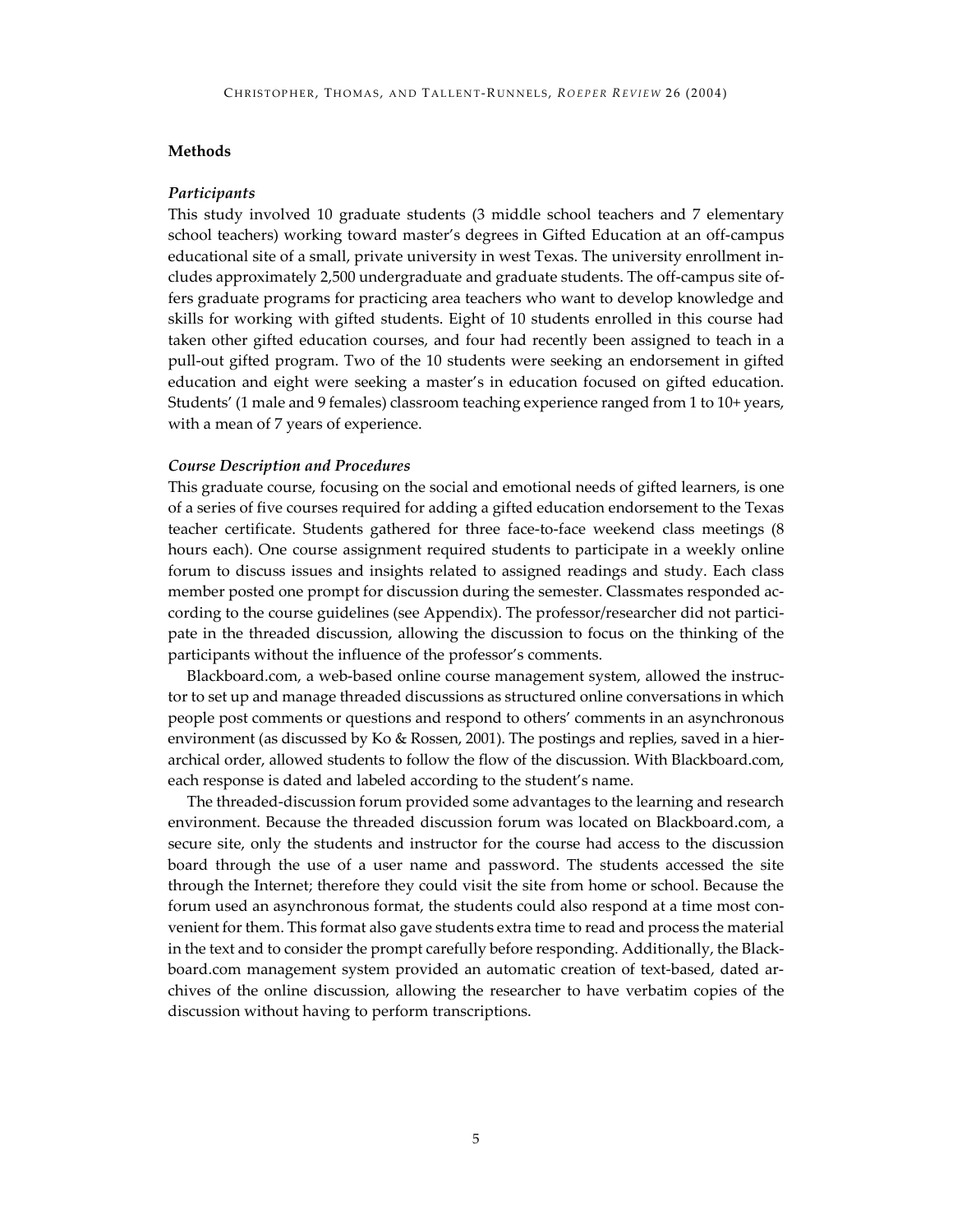### *Data Analysis*

After the completion of each online discussion forum, the researcher selected, grouped, and printed the set of prompts and responses for that week to facilitate analysis. A rubric was developed to assist in the analysis of each piece (see Table 1). The rubric, based on Bloom's Taxonomy of Learning (Bloom, 1994), defined three levels of responses: Low (Knowledge and Comprehension); Medium (Application and Analysis); and High (Synthesis and Evaluation). A list of process and behavior-oriented descriptors defined the levels of thinking required at each level and facilitated transcript analysis. Ultimately, each prompt and response was rated a one (low), two (medium), or three (high). Students did not see this rubric.

| Table 1. Rubric for Evaluation of Online Discussion Prompts arid Responses                                                                                                                                       |               |                                                                                                                                                                                         |                                                                                                                                              |
|------------------------------------------------------------------------------------------------------------------------------------------------------------------------------------------------------------------|---------------|-----------------------------------------------------------------------------------------------------------------------------------------------------------------------------------------|----------------------------------------------------------------------------------------------------------------------------------------------|
| Levels of Thinking                                                                                                                                                                                               | Points        | Process Verbs                                                                                                                                                                           | <b>Behavior Descriptors</b>                                                                                                                  |
| Low:<br>Remember or<br>Understand                                                                                                                                                                                | 1             | Explain, list, describe, recall, de-<br>fine, identify, show, restate, sum-<br>marize, list, demonstrate, illustrate,<br>explain                                                        | Behaviors that emphasize recall or<br>memory or indicate a literal under-<br>standing                                                        |
| Medium:<br>Apply or<br>Analyze                                                                                                                                                                                   | $\mathcal{P}$ | Organize, classify, relate, prioritize,<br>discuss, group, model, apply, com-<br>pare, contrast, distinguish, catego-<br>rize, take apart, combine                                      | Behaviors that require students to<br>use what they have learned in a<br>new way or that break down<br>knowledge into its component<br>parts |
| High:<br>Evaluate or<br>Create                                                                                                                                                                                   | 3             | Extend, design, reconstruct, reor-<br>ganize, create, develop, speculate,<br>propose, predict, generate, inter-<br>pret, judge, justify, critique, evalu-<br>ate, use criteria, dispute | Behaviors that combine elements of<br>learning into a new whole or that<br>assess the value of particular ideas<br>or solutions              |
| Adapted from: Anderson, L. W., & Krathwohl, D. R. (Eds.). (2001). A taxonomy for learning, teaching, and as-<br>sessing: A revision of Bloom's taxonomy of educational objectives. New York: Longman Publishers. |               |                                                                                                                                                                                         |                                                                                                                                              |

An essential element in naturalistic inquiry is the validation of analyses drawn from data. This study used peer reviewing and debriefing to validate the ratings of the online responses and prompts. Peer reviewing and debriefing builds credibility for the study because it allows "a peer who is a professional outside the context and who has general understanding of the study to analyze materials, test working hypotheses and emerging designs, and listen to the researcher's ideas and concerns" (Erlandson, Harris, Skipper, & Allen, 1993, p. 140). Using the rubric developed for analysis, two colleagues analyzed the first two online discussion forums. In each, two of the three raters were in agreement. Their ratings were compared to the researcher following a systematic organizational structure developed according to the guidelines of Lincoln and Guba (1985). An analysis matrix was created to display the ratings of the first two threaded discussion forum responses along with marginal notes. A second matrix showed the researcher's ratings of the responses for all the threaded discussions. These matrices helped to develop a variety of graphs to compare the level of thinking found in each prompt and response. While this study was qualitative in nature, the graphs allowed the researcher to compare the level of each prompt to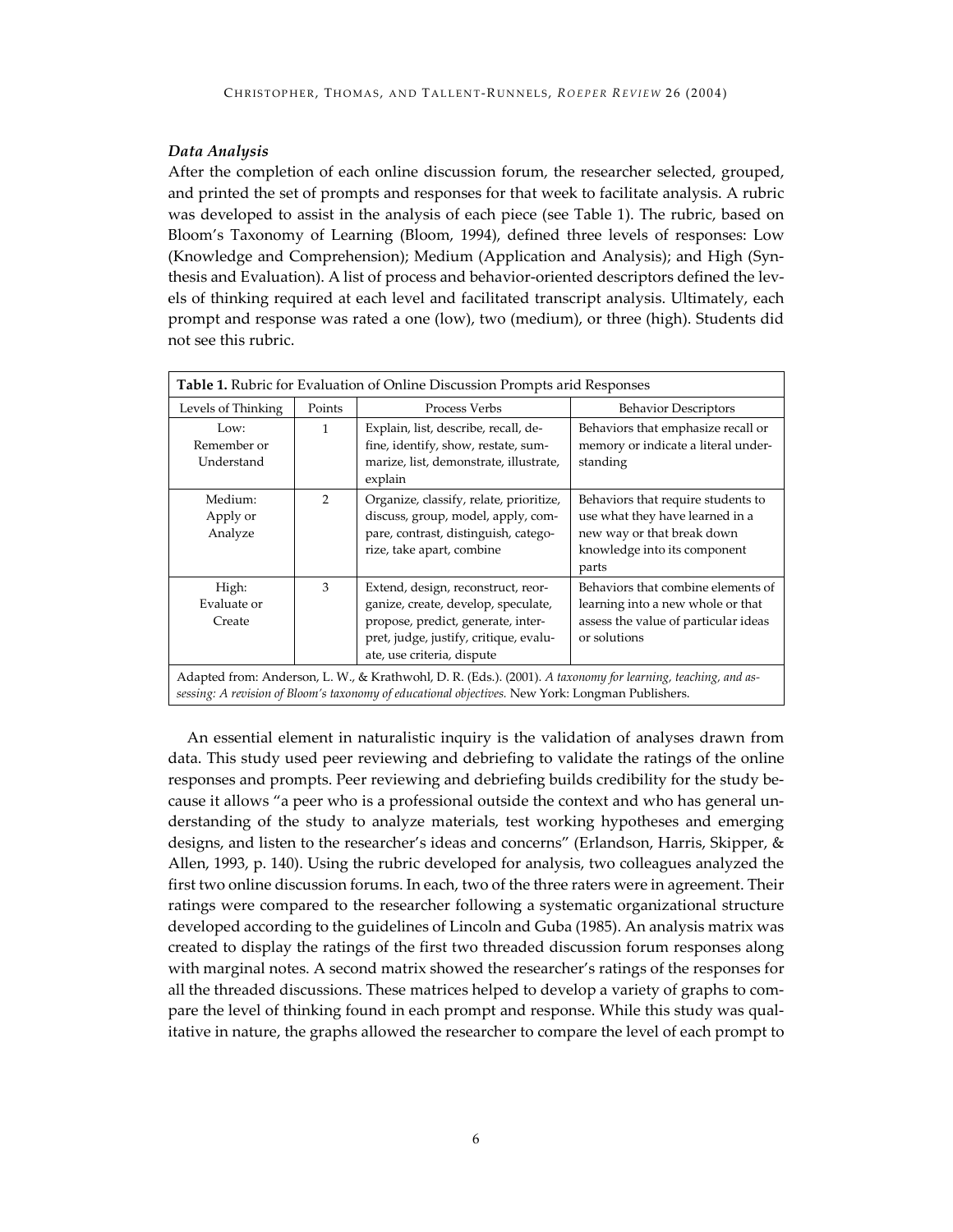the level of the responses. They also showed changes in the levels of thinking in the student responses over time.

## **Results**

Responses in the online discussion forum were analyzed according to the research questions of this study. Therefore, the results of the study will be shared in relation to the research questions. All participants in the study were assigned pseudonyms prior to the data analysis in order to assure confidentiality.

The first question sought to investigate the levels of thinking exhibited in the online discussion forum of this graduate class. The majority of the responses fell in the medium level of thinking, showing application and analysis in the responses. Many of the responses applied the knowledge gained from the readings and class activities to the participants' elementary or middle school classes or their district. For example, in response to a prompt regarding the identification of gifted children, Denise felt that her district had an effective means of identifying gifted learners. Note her use of *compare* and *contrast* as she connects *component parts* (her previous experience with new text information):

After looking over and analyzing my district's identification process, I've come to the conclusion that they do have in place effective means for identifying academic giftedness. The Teacher Observation and Student's Self Analysis forms also include criteria that would involve social/emotional issues.

Denise then continued to explain in more detail how each of those instruments support accurate identification of gifted children. Following the same prompt, Amy analyzed various definitions of giftedness developed by theorists and *compared* them to the procedure used in her district. Note the way in which she now *distinguishes* the definition of giftedness:

My definition of giftedness is eclectic and seems to include a bit of all researchers and the federal definition. Giftedness is the ability to learn at a faster rate in areas such as knowledge, art, music, and/or leadership. Giftedness depends upon specific characteristics, behaviors, and personality unique to an individual. One gifted person does not equal another. How could it have a specific definition?

A pattern emerged in the level of thinking evidenced in the responses. Amy, Cheryl, Frank, and Ginger used higher levels of thinking overall than did the other respondents (see Figure 1). All of their responses fell in the Medium or High range. These students were able to synthesize and evaluate with more regularity than the other students were. For example, Frank evaluated the effectiveness of most gifted identification processes in relation to the various theorists we had studied. Note the way in which Renzulli and Witty helped Frank *evaluate* or *critique* his thinking about organizing learning for gifted children:

I found it very interesting that Renzulli and Witty both look at giftedness as a set of behaviors as opposed to the traits children possess. This leaves me asking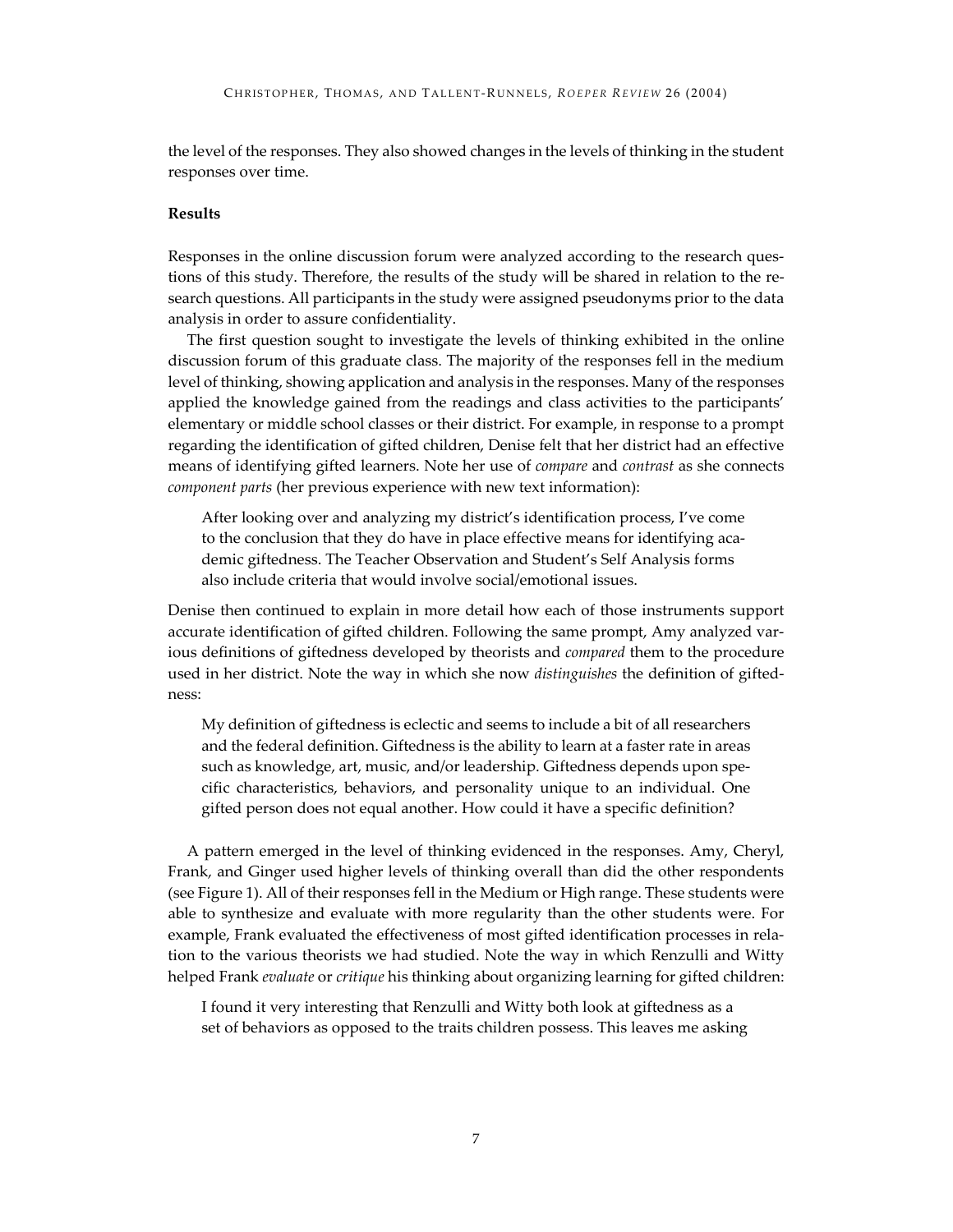myself the question, how do I fashion my classes to allow not only for the children who will perform, but as well as for the students that do not make use of an "outlet" for the traits they possess? This is not a question I look to find the answer to, but to use as a guide as I prepare for my learners.

Cheryl provided a depth of understanding throughout her responses. She was able to *extend* her understandings to *create* new connections between what she was reading and her past experiences as a teacher.

I appreciate the fact that Delisle differentiates between "teenagers" and "adolescents." The term adolescent is more encompassing and includes the strange little people I affectionately call "sixth graders." Even at the tender ages of 11 and 12, these pre-teens are pulling away from dependency on adults and redefining themselves in terms of their peers. I am not even sure that they are cognizant of my presence in the classroom, as they seem enthralled in their own goals and agendas.

Three of the students tended to use lower levels of thinking in their responses, focusing on comprehension and application. They often merely paraphrased the chapter rather than analyzing the information. Note the way in which Lynn *restates* the text language to explain her understanding of underachievement:

I haven't really seen any underachievers or non-producers in my class thus far, but I do after reading see how my perception of what an underachiever would actually be—a non-producer as the text states. I found the chart that compared non-producers to underachievers very helpful.

In another discussion forum, Evelyn *recalled* or *paraphrased* parts of the chapter to explain gifted students' intense emotional feelings.

I think it is very important to use Whaley's strategies in the classroom. First of all, it would definitely benefit all students to learn how to create active solutions to resolve their feelings of helplessness.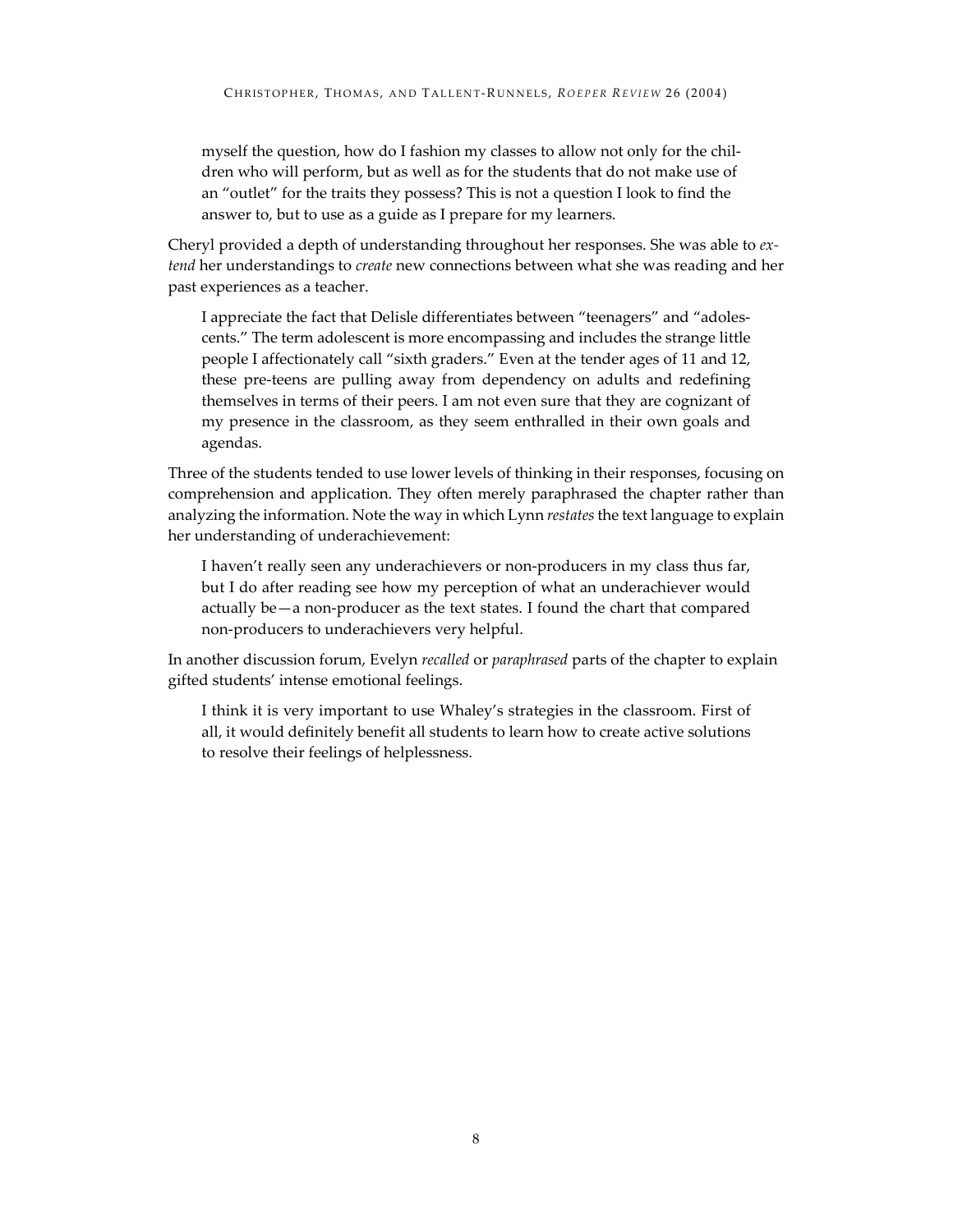

#### **Figure 1**

The second question in this study sought to determine if there was a relationship between the level of thinking found in the prompt and the level of thinking found in the responses to that prompt. In order to evaluate this relationship, the level of thinking found in the responses was averaged to determine a mean score for the responses to a particular prompt. These mean scores were then compared to the level of thinking in the prompt (see Figure 2). No pattern emerged to answer this question. Although the discussion over text chapter eight showed the highest level of thinking in the prompt and in the mean of the level of the responses, the remainder of the prompts and responses did not follow a similar pattern. Though the level of the prompts rose, the level of responses did not rise.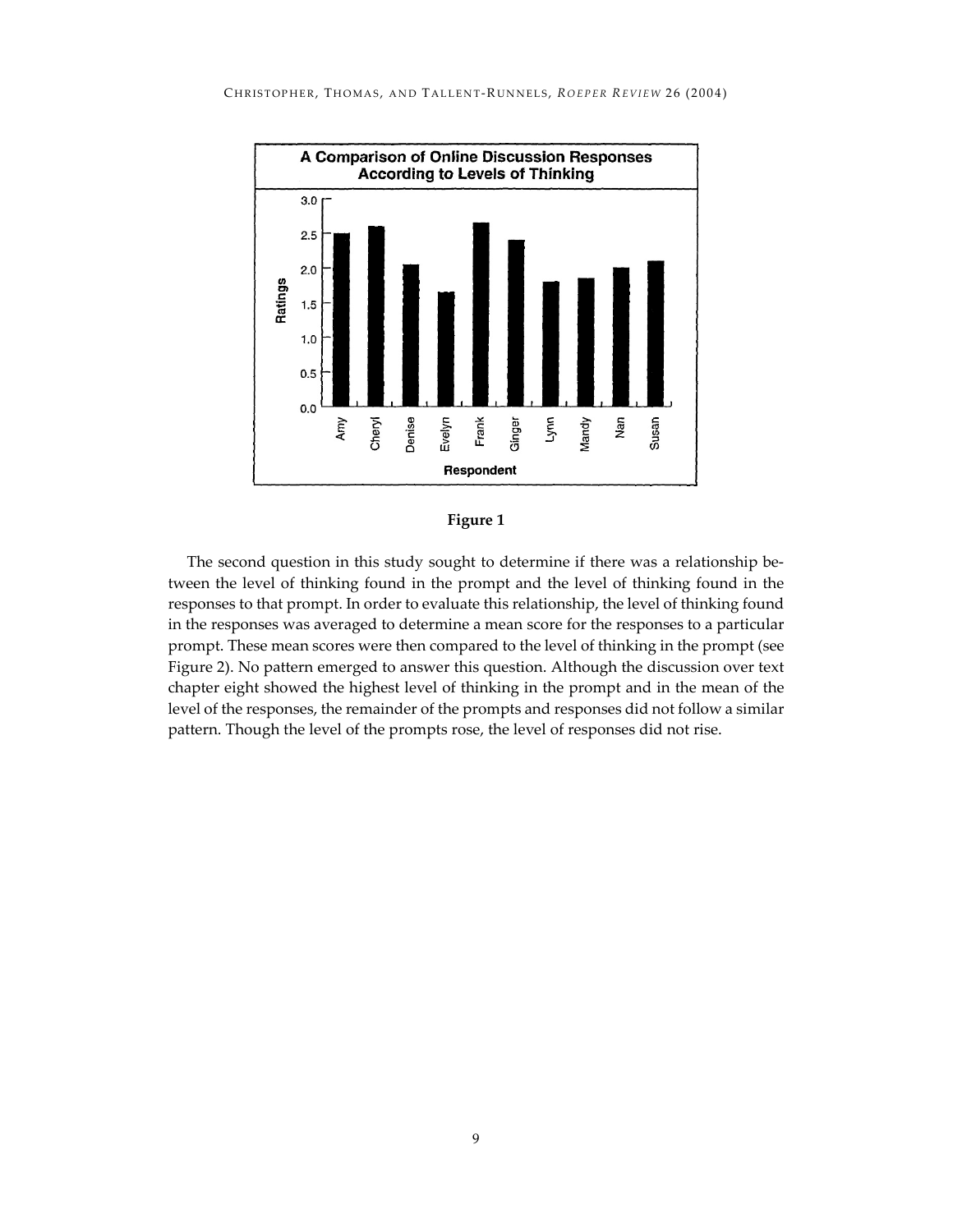



The third question sought to determine how the level of prompts and responses changed over the course of the semester. We assumed that as students learned more about a topic, they would be able to discuss issues related to that topic in more depth. Regardless of that assumption, no pattern of change in the level of thinking occurred over the course of the semester (see Figure 2). Most of the prompts and responses were rated at the medium level of thinking on the rubric with little variance, so no change was apparent. When the level of prompt was analyzed as medium, the responses ranged from high to low. In 6 of 10 chapter discussions, the average thinking level in the response matched the medium level of the prompt.

#### **Discussion**

The participants in the online discussion forum in this study were able to analyze and apply knowledge in their responses. On a regular basis, they could use what they learned in a new way by making connections to the classrooms, schools, and districts in which they teach. Real learning happens when individuals can see connections and make changes in their own environment. Analytical thinking requires the learner to break apart new material to make it more understandable. Therefore, these students were learning above the lowest levels of *remember and understand*.

Some of the participants responded to the new material learned in this course at high levels. They could combine the elements of what they were learning with their prior knowledge to create new ideas and perceptions. At times, they were also able to evaluate practices and experiences in the educational setting in relation to the information they learned. Although the professor's goal for this course was for all the students to reach this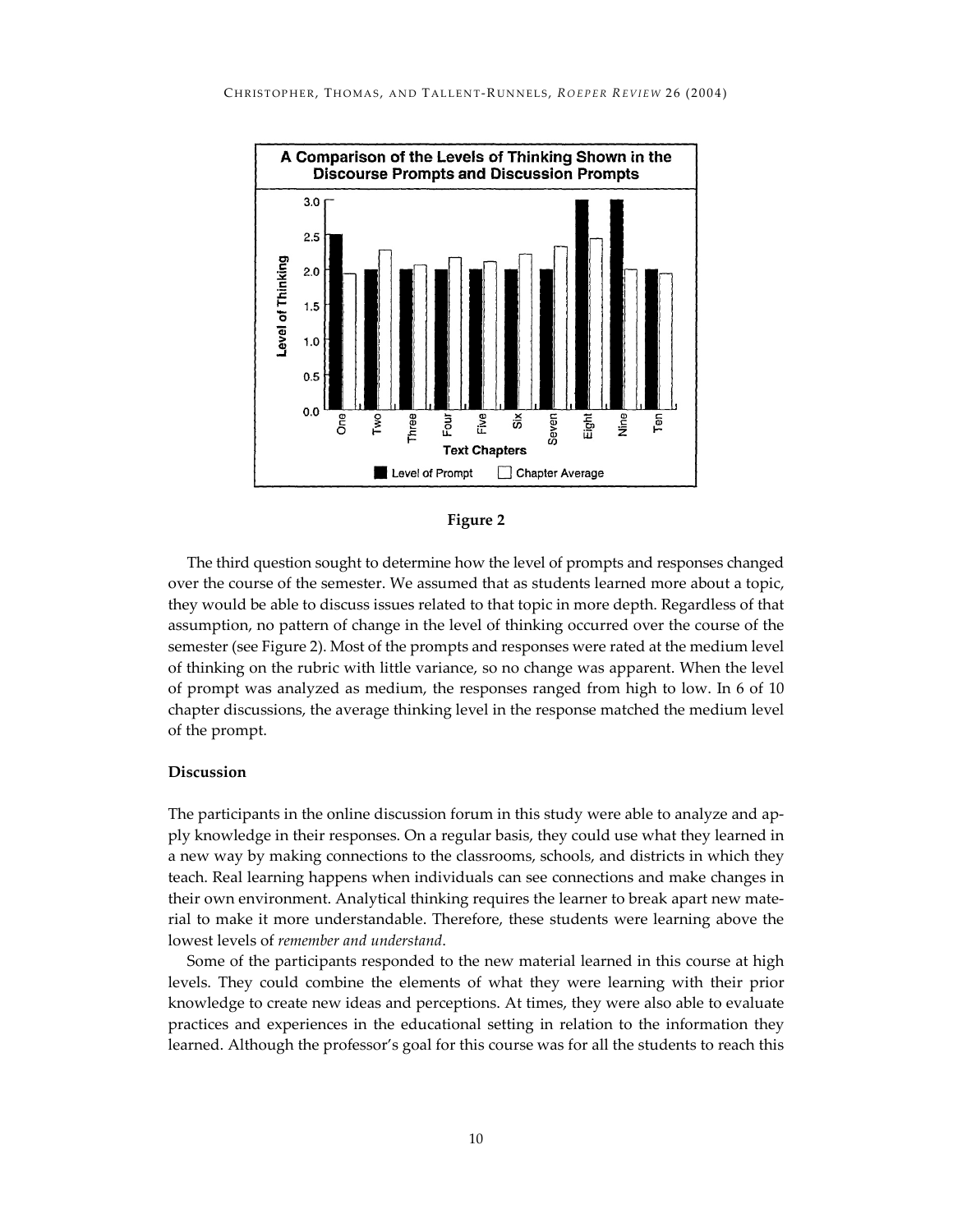highest level of thinking, perhaps this target was unrealistic. Not all the students in the course had the prior knowledge or experiences with which to make these kinds of connections.

Further research is needed in the area of online discussion forums to determine answers to the last two questions in the study. No conclusive results were found to determine the relationship between the level of thinking in the prompt and the level of the responses because there was little variation in the level of the prompts. Perhaps the prompts need to be structured at different levels to see if the levels of responses change with the level of the prompts. The prompts could also be designed to grow in complexity over the semester to encourage growth in thinking.

Possibly, more direct guidance from the professor would have encouraged the development of higher levels of thinking in the responses. Because the professor did not participate in the discussion forum, no encouragement was present. The professor might have guided and facilitated the discussion forum to add information or ask follow-up questions to ensure a depth of understanding or synthesis and evaluation of the topics discussed. These changes might lead to more conclusive results in future studies.

#### **Conclusion**

With the increased availability of Internet access, many university courses have begun to include a requirement that students participate in online discussion forums based on the assigned readings and applicable course content. This practice has been met with both positive and negative responses from professors and instructors in the auricular setting. Although an interactive online process allows for communication among students, one concern that has been voiced is the possibility of these discussions encouraging a lower level of thinking and discourse than the discussion that occurs in the traditional classroom setting. Clearly, this analysis encourages the expectations of high levels of thinking in online discussions. Perhaps this study, along with future studies regarding the use of online discussion forums, will lend support to the use of this type of technology more effectively in the university curriculum. In addition, we believe that the results of this study will apply to gifted learners in K–12 online classes as well as in face-to-face classes.

#### **Implications**

It is no longer reasonable to dismiss the thinking and learning possibilities provided by online discussions. Clearly, students in this study took considerable responsibility in connecting their reading and thinking. While the study results are mixed, this connection may be the most valuable component of this study.

Perhaps, the Rubric for Evaluation of Online Discussions could be used both as an instructional guide and as an evaluation rubric. These study results may be related to the fact that students in this study did not have the benefit of the evaluation rubric used by the researchers to determine the levels of thinking in online discussion forums. Students' use of the rubric might further guide their understanding of high level prompts and discussions.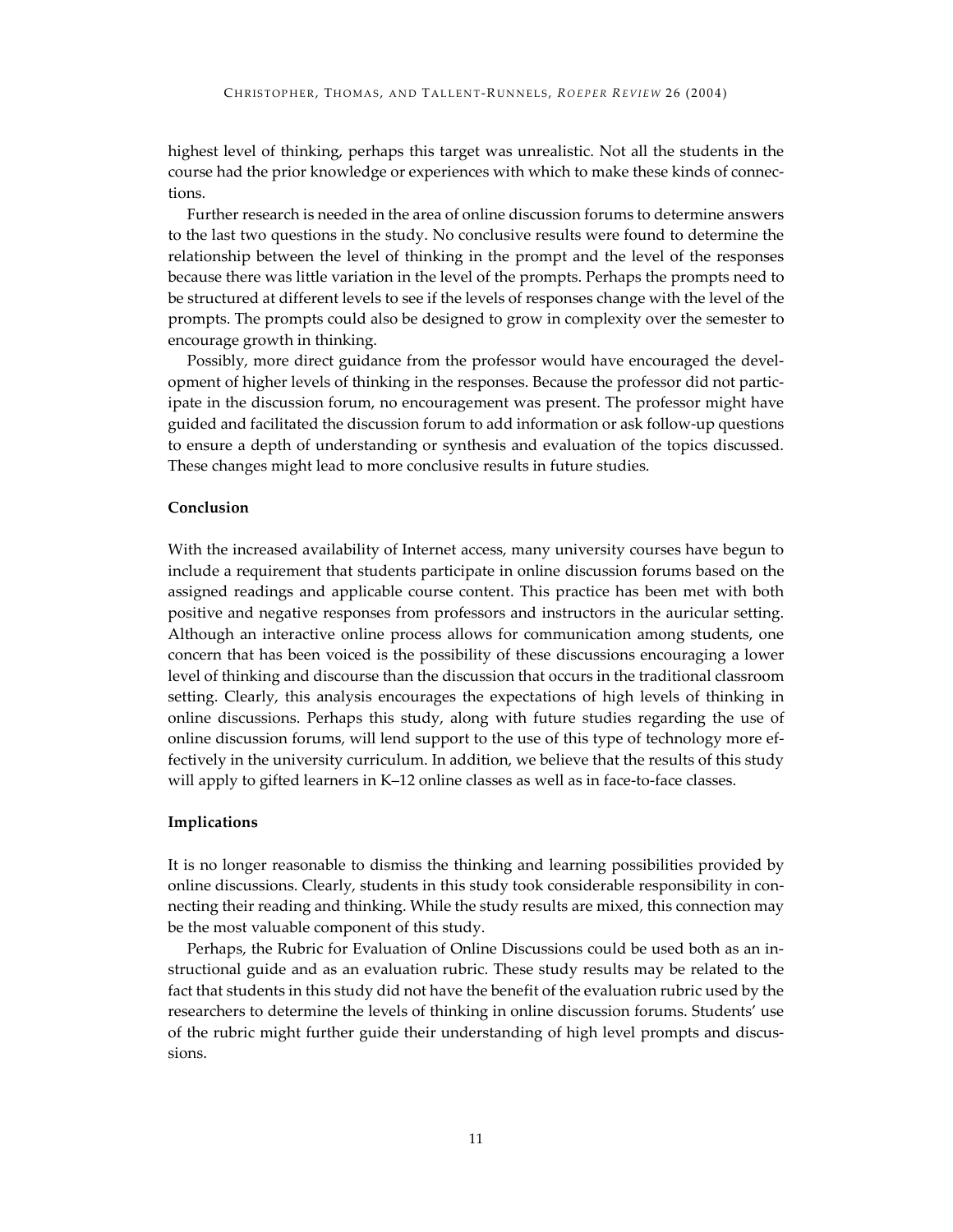Additionally, the course instructor might follow this same rubric to encourage students to extend their thinking and discussion to the synthesis and evaluation levels. Thus, this research points to the importance of interactivity in course discussions (as opposed to single postings chapter by chapter) and the responsibility of the online instructor to nudge and encourage the construction of knowledge—just as she or he might in a traditional, face-to-face classroom. The advantage of the asynchronous online format is that students have an opportunity to take whatever time necessary to connect their thinking to the highest levels.

#### **Author Information**

**Mary M. Christopher** completed her Doctorate of Philosophy in curriculum and instruction at Texas Tech University in 2003. After teaching for more than 15 years in elementary and middle schools in Texas, Oklahoma, and Kentucky, she came to Hardin-Simmons University, where she currently serves as assistant professor in Educational Studies. She has served on the Board of Directors of the Texas Association for Gifted and Talented for the past four years and has served as a reviewer for Gifted Child Today for the past four years. E-mail: mchris@hsutx.edu

**Julie A. Thomas** is an associate professor and program coordinator for graduate programs in elementary education at Texas Tech University. She has been involved in science education for gifted children for the past 18 years and publishes a regular column on gifted education in the Texas Science Education Monthly. Her research interests related to gifted students include the nature and needs of gifted students over time, classroom modifications that work, and gifted students' perceptions of the future. E-mail: julie.thomas@ttu.edu

**Mary K. Tallent-Runnels** is an associate professor and program coordinator for education psychology in Texas Tech University's College of Education. She has been involved in education for gifted children for the past 26 years, and her research has been published in such journals as *Gifted Child Quarterly, Roeper Review, Contemporary Educational Psychology* and *Journal for the Education of the Gifted.* She is a contributing editor for *Roeper Review* and a co-author of *Academic Competitions for Gifted Students.* Her research interests related to gifted students include learning and study strategies, problem solving, and perceptions of the future. E-mail: mary.runnels@ttu.edu

## **References**

- Althaus, S. L. (1997). Computer-mediated communication in the university classroom: An experiment with on-line discussions. *Communication Education, 46*(3), 158–174.
- Anderson, T., & Kanuka, H. (1997). On-line forums: New platforms for professional development and group collaboration. *Journal of Computer-Mediated Communication, 3*(3). Retrieved June, 2003 from www.ascusc.org/jcmc/vol3/issue3/anderson.html
- Anderson, L. W., & Krathwohl, D. R. (Eds.). (2001). *A taxonomy for learning, teaching, and assessing: A revision of Bloom's taxonomy of educational objectives.* New York: Longman.
- Anisfeld, M. (1987). A course to develop competence in critical reading of empirical research in psychology. *Teaching of Psychology, 14,* 224–227.
- Bloom, B. S. (1994). Reflections on the development and use of the taxonomy. In L. W. Anderson & L. A. Sosniak, (Eds.), *Bloom's taxonomy: A forty-year retrospective* (pp. 1–8). Chicago: University of Chicago Press.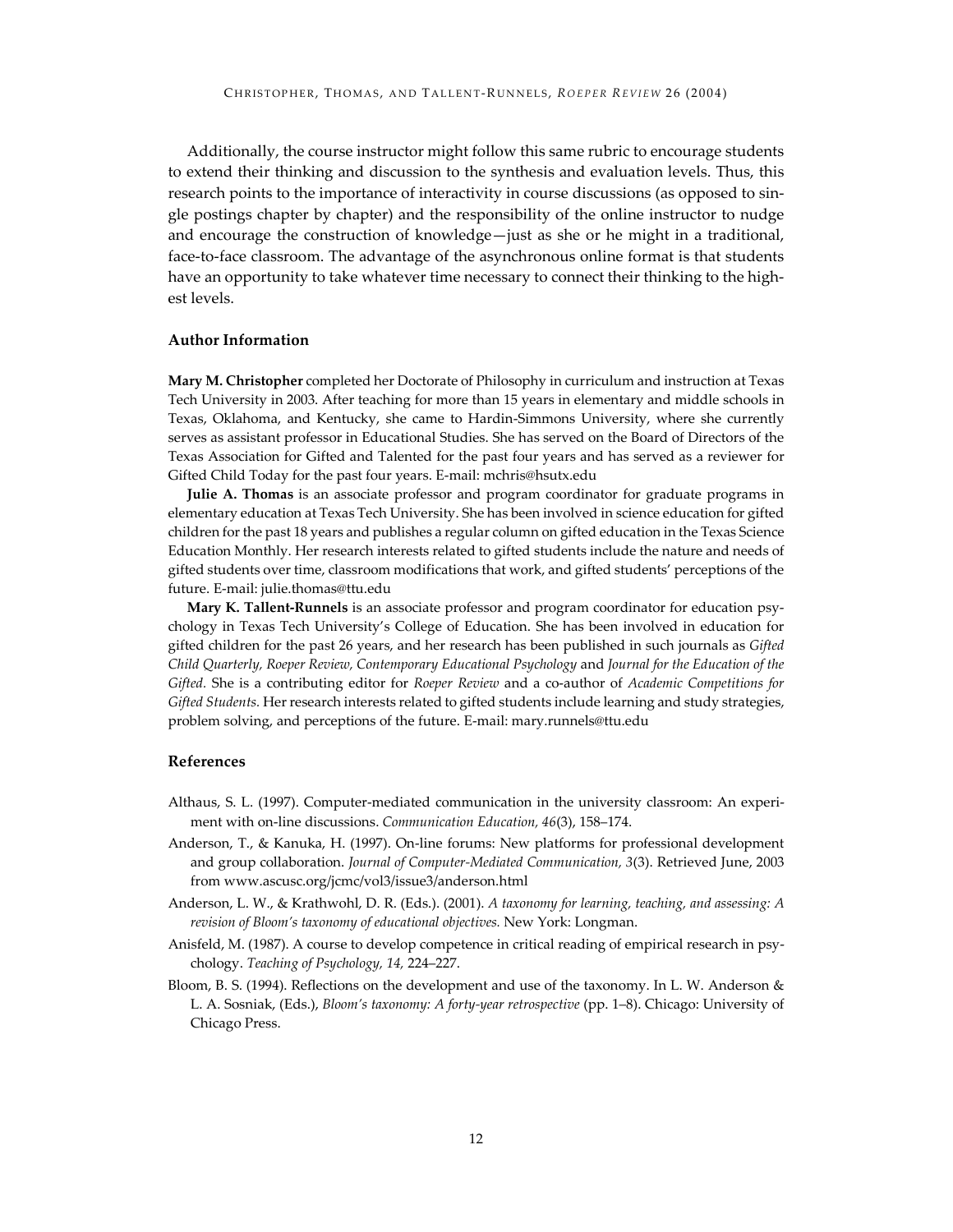- Chamberlain, K., & Burrough, S. (1985). Techniques for teaching critical reading. *Teaching of Psychology, 12,* 213–215.
- Dozier, K. S. (2001). Affecting education in the on-line "classroom": The good, the bad, and the ugly. *Journal of Interactive Instruction Development, 13*(4), 17–20.
- Durham, M. (1990). Computer conferencing: Students' rhetorical stance and the demands of academic discourse. *Journal of Computer Assisted Learning, 6,* 265–272.
- Erlandson, D. A., Harris, E. L., Skipper, B. L., & Allen, S. D. (1993). *Doing naturalistic inquiry: A guide to methods.* Newbury Park, CA: Sage.
- Froese, A. D., Gantz, B. S., & Henry, A. L. (1998). Teaching students to write literature reviews: A meta-analytic model. *Teaching of Psychology, 25,* 102–105.
- Gorski, P., Heidlebach, R., Howe, B., Jackson, M., & Tell, S. (2000). Forging communities for educational change with e-mail discussion groups. *Multicultural Perspectives, 2*(4), 37–42.
- Gunawardena, L., Lowe, C., & Anderson, T. (1997). Interaction analysis of a global on-line debate and the development of a constructivist interaction analysis model for computer conferencing. *Journal of Educational Computer Research, 17*(4), 395–429.
- Hammond, M. (2000). Communication within online forums: The opportunities, the constraints, and the value of a communicative approach. *Computers & Education, 25*(4), 251–262.
- Handy, D. J. (2000). Internet-based collaborative learning: A case study of an undergraduate honors English class (Doctoral Dissertation, Washington State University, 2000). *ProQuest Digital Dissertations*, 9988963.
- Kanuka, H., & Anderson, T. (1998). Online social interchange, discord, and knowledge construction. *Journal of Distance Education, 13*(1), 57–74.
- Ko, S., & Rosen, S. (2001). *Teaching online: A practical guide.* Boston: Houghton Mifflin.
- Levin, D. (1997, March). Institutional concerns: Supporting the use of Internet discussion groups. Paper presented at the annual meeting of the Conference on College Composition and Communication, Phoenix, AZ.
- Light, V. (2000). Let's you and me have a little discussion: Computer mediated communication in support of campus-based university courses. *Studies in Higher Education, 25*(1), 85–97.
- Lincoln, Y. S., & Guba, E. G. (1985). *Naturalistic inquiry.* Beverly Hills, CA: Sage.
- Makosky, V. P. (1985). Teaching psychology in the information age. *Teaching of Psychology, 17*, 4.
- Mikulecky, L. (1998). Diversity, discussion, and participation: Comparing Web-based and campusbased adolescent literature classes. *Journal of Adolescent & Adult Literacy, 42*(2), 84–97.
- Moe, M., & Blodgett, H. (2000, December). *The knowledge web.* New York: Merrill Lynch & Co., Global Securities Research & Economics Group, Global Fundamental Equity Research Department.
- Romeo, L. (2001). Asynchronous environment for teaching and learning: Literacy trends and issues online. *The Delta Kappa Gamma Bulletin, 6*(3), 24–28.
- Smith, S. B., Smith, S. J., & Boone, R. (2000). Increasing access to teacher preparation: The effectiveness of traditional instructional methods in an online learning environment. *Journal of Special Education Technology, 15*(2), 37–46.
- Web-Based Education Commission (2000, December). *Power of the Internet for learning: Moving from promise to practice.* Washington, DC. Retrieved June, 2003 from http://www.ed.gov/offices/ACA/ WBEC/Final-Report/
- Zvacek, S. M. (1999). What's my grade? Assessing learning progress. *TechTrends, 43*(5), 39–43.